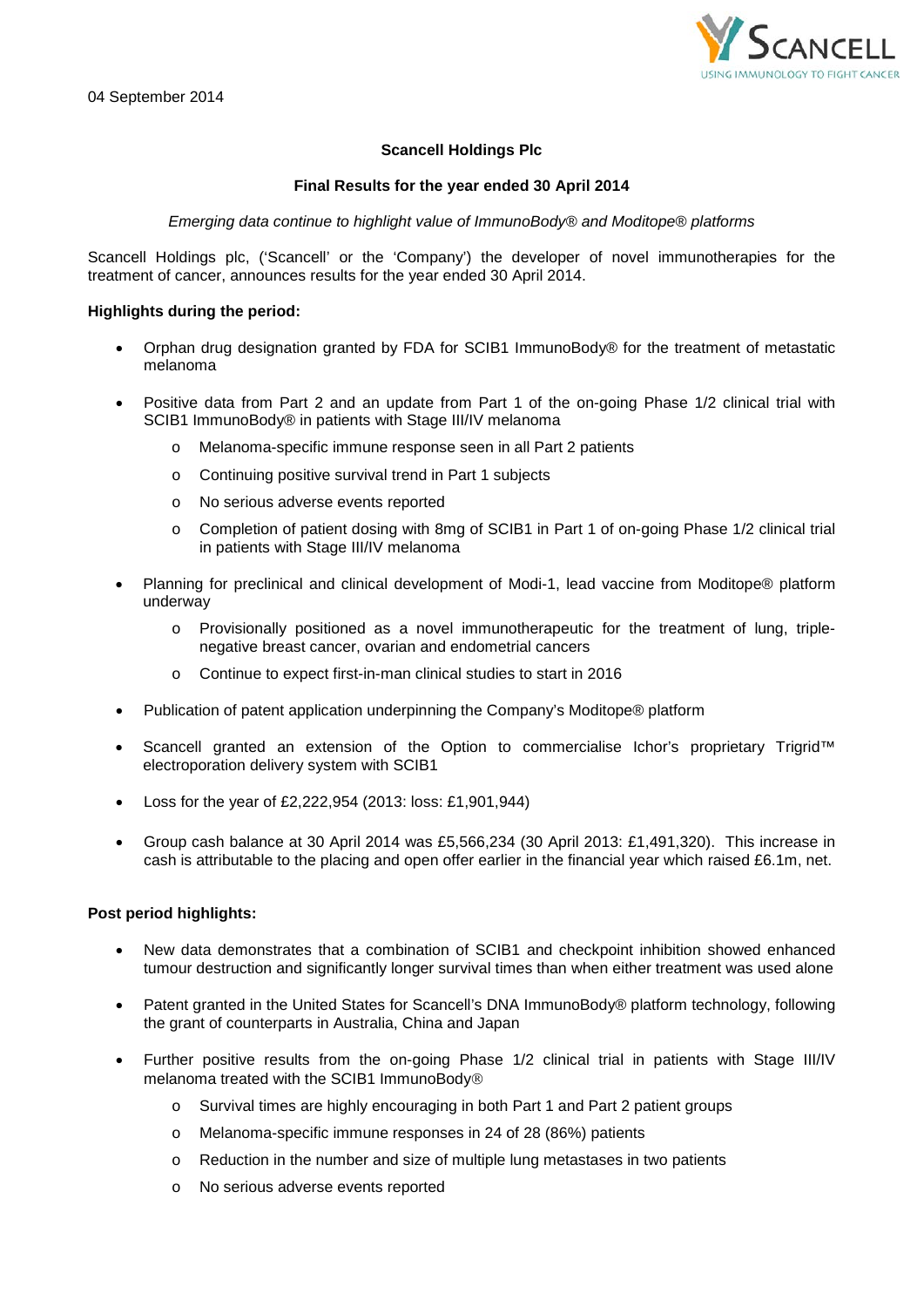

Richard Goodfellow, Joint CEO of Scancell, said: *"The cumulative results emerging from our ongoing Phase 1/2 SCIB1 clinical trial, including the destruction of lung metastases in two patients and the apparent prolongation of survival, continues to add to the evidence that SCIB1 has the potential to extend lives without the burden of serious side effects. The rationale for combining SCIB1 and PD-1 blockade, confirmed in recent animal studies, is also compelling.* 

*"Our ongoing Moditope® research continues to be productive as we continue to prepare Modi-1, our lead vaccine from this platform, for clinical trials which are on schedule to start in 2016.*

*"Cancer immunotherapy is emerging as one of most exciting areas of pharmaceutical research and development. Scancell now has two innovative technology platforms in this emerging field, both of which are expected to be of substantial interest to the increasing number of pharmaceutical companies establishing R&D programmes in the area. The Board remains dedicated to realising value for our shareholders as we continue to build upon the excellent data garnered to date."*

#### **For Further Information:**

| <b>Scancell Holdings Plc</b><br>Dr Richard Goodfellow, Joint CEO<br>Professor Lindy Durrant, Joint CEO | +44 (0) 74 2323 0 497 |
|--------------------------------------------------------------------------------------------------------|-----------------------|
| <b>Cenkos Securities:</b><br>Dr Christopher Golden<br>Stephen Keys                                     | +44 (0) 20 7397 8900  |
| <b>FTI Consulting</b><br>Simon Conway<br>Mo Noonan                                                     | +44 (0) 20 3727 1000  |

#### **About Scancell**

Scancell is developing novel immunotherapies for the treatment of cancer based on its ImmunoBody® and Moditope® technology platforms. Scancell's first ImmunoBody®, SCIB1 is being developed for the treatment of melanoma and is being evaluated in a Phase 1/2 clinical trial. Data from the trial demonstrate that SCIB1 has a marked effect on tumour load, produces a melanoma-specific immune response and highly encouraging survival trend without serious side effects.

Scancell's ImmunoBody® vaccines target dendritic cells and stimulate both parts of the cellular immune system; the helper cell system where inflammation is stimulated at the tumour site; and the cytotoxic Tlymphocyte or CTL response where immune system cells are primed to recognise and kill specific cells.

Scancell has also identified and patented a series of modified epitopes that stimulate the production of killer CD4 T cells that destroy tumours without toxicity. The Directors believe that the Moditope® platform could play a major role in the development of safe and effective cancer immunotherapies in the future.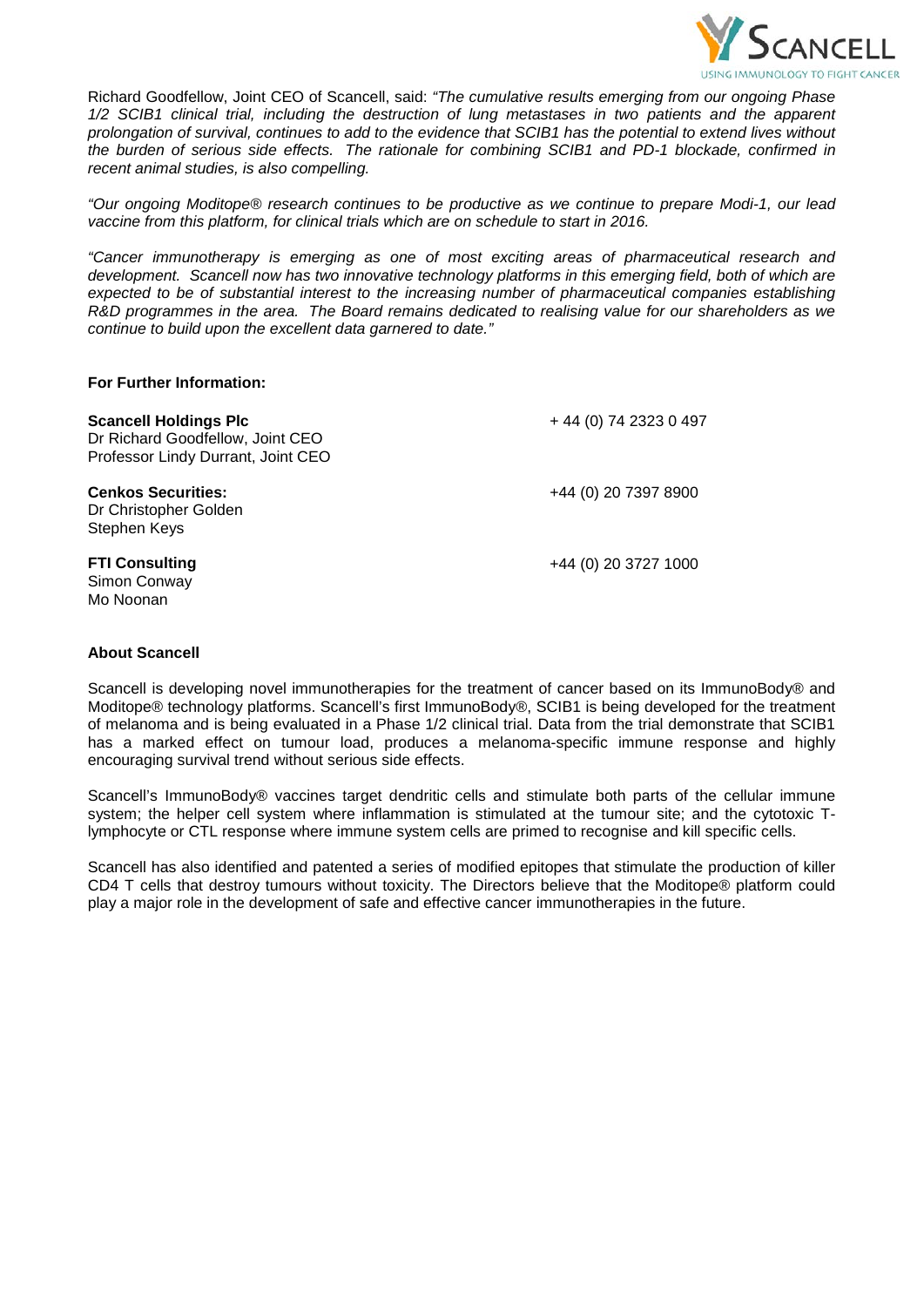

### **Chairman's Statement**

I am pleased to report on the Company's results for the year ended 30th April 2014.

In August 2013 the Company raised £6.1m (net proceeds) in additional investment through a placing and open offer of shares. These funds have enabled the Company to commence work on the pre-clinical development of the first Moditope® cancer immunotherapy product and provided working capital to complete the ongoing SCIB1 clinical trial in patients with melanoma using the higher 8mg dose.

Since the year-end, further results from the clinical trials of our SCIB1 vaccine have been published and as positive and consistent data continue to emerge from this study, our confidence grows that SCIB1 will play an important role in the management of melanoma. Furthermore, the latest animal data showing the powerful synergy between SCIB1 and checkpoint inhibition strongly supports the hypothesis that combining these two therapeutic approaches will be even more effective in the treatment of late stage disease than when either treatment is used alone.

### **Financial**

#### *Profit and Loss*

The Group has made a loss for the year of £2,222,954 (2013: loss: £1,901,944).

The increase in development costs in the year reflects the additional costs incurred in commencement of pre-clinical studies on Moditope®.

The increase in administrative expenses is due to the additional patent costs arising in the year.

#### *Balance Sheet*

At the end of the year the Group cash balances amounted to £5,566,234 (2013: £1,491,320). This increase in cash is attributable to the placing and open offer earlier in the year.

The Group's net assets at 30th April 2014 amounted to £9,077,264 (2013: £5,092,145).

## **The ImmunoBody® Technology Platform**

Scancell's mission is to develop novel therapeutics that fight cancer by spurring the body's immune system. This is a form of treatment that many cancer specialists believe may hold the key to keeping a patient permanently disease-free. Unlike traditional therapies that attack cancer directly, immunotherapy uses the body's own internal defences to ward off the disease, with the ultimate hope of building up long-term resistance to the cancer.

Scancell's ImmunoBody® vaccines generate potent killer T-cells that target and eliminate tumours. Each ImmunoBody<sup>®</sup> vaccine can be designed to target a particular cancer in a highly specific manner, offering the potential for enhanced efficacy and safety compared with more conventional approaches.

#### **SCIB1 melanoma vaccine**

At the American Society of Clinical Oncology (ASCO) Annual Meeting in June 2014, Scancell announced further encouraging results from its on-going Phase 1/2 clinical trial in patients with Stage III/IV melanoma treated with the SCIB1 ImmunoBody®. The Phase 1/2 trial is an open label, non-randomised study to determine the safety and tolerability of four dose levels (0.4mg, 2mg, 4mg and 8mg) of SCIB1 administered intramuscularly using the Ichor TriGrid™ electroporation device. Whilst the primary objective of the study is to assess safety and tolerability, the secondary objectives are to evaluate cellular immune responses and to assess any tumour response.

This interim analysis showed that 24 of 28 (86%) of patients developed melanoma-specific immune responses and that the treatment was very well tolerated with no grade 4/5 toxicities observed.

Of particular note was the reduction in the number and size of multiple lung metastases in two patients (one at the 4mg and one at the 8mg dose).

Although this was an open study, the patient survival times were unexpected and highly encouraging. Since the trial commenced in 2010, only two of the 25 patients receiving at least three doses of 2-8mg of SCIB1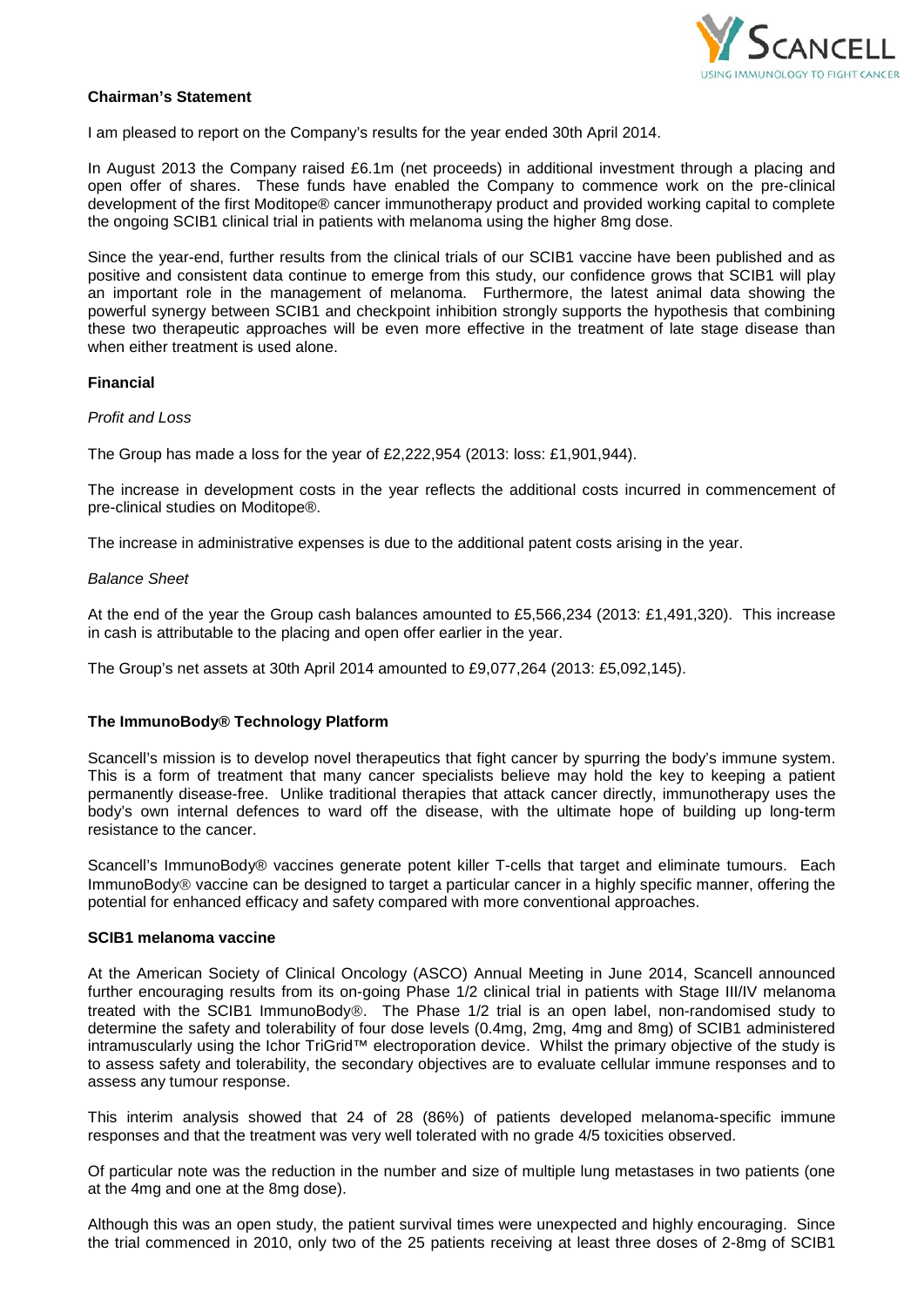

had died during the course of the study. Part 1 patients receiving 2mg/4mg doses of SCIB1 had 1-year and 2-year survival rates of 100% and 67%, respectively; none of the five patients receiving 8mg doses of SCIB1 had died.

In Part 2, all 14 patients (with resected tumours) were still alive 16-24 months after study entry (median 21 months) and only three patients had disease progression.

The Company is continuing to recruit additional patients into the extended 8mg dose cohort.

Six patients are currently on long-term treatment with SCIB1.

Whilst this is a Phase 1/2 clinical study and patient numbers are relatively small, there is consistent evidence emerging from this trial that Scancell's SCIB1 ImmunoBody® therapy can produce a reduction in tumour load as well as inducing a powerful immune response in late-stage melanoma patients. When taken together with the apparent delay in disease progression and increasingly extended survival data, these results are highly encouraging and clearly warrant the continued development of SCIB1 ImmunoBody® as an important new therapeutic approach for the treatment of this disease.

### **SCIB2 vaccine**

Our SCIB2 ImmunoBody® vaccine targets tumours expressing the NY-ESO-1 antigen. NY-ESO-1 is expressed by 18% of non-small cell lung cancer patients and by 39% of prostate and 35% of bladder cancer patients. Pre-clinical data is available to support the clinical development of SCIB2 either alone or in combination with a checkpoint inhibitor.

#### *ImmunoBody® Patents awarded*

In December 2013, a patent for Scancell's DNA ImmunoBody® platform technology was granted in Japan. Following year-end, a further patent covering the DNA ImmunoBody® platform technology was also granted in the United States. These follow the grant of counterparts in Australia and China.

The patents add to Scancell's growing body of intellectual property for its ImmunoBody® platform and are key to the protection of the Company's pipeline of ImmunoBody® vaccines

#### **The Moditope® Technology Platform**

Last year, the Company announced the development of a new platform technology, Moditope®, which stimulates the production of killer CD4 T-cells with powerful anti-tumour activity without toxicity. CD4 responses to cancer associated antigens have been notoriously difficult to generate whether presented as peptides, proteins or DNA, yet are vital for effective anti-tumour immunity. Scancell has identified a series of modified epitopes that overcome this limitation.

The discovery of the highly innovative Moditope® platform opens up a new approach to the development of cancer immunotherapy treatments. Whilst currently at an early stage, we believe that the potential of this novel immunotherapy platform could be considerable. Some the best targets for Moditope® are thought to be the cytoskeletal proteins; one such protein is vimentin, which is the major cytoskeletal protein found in mesenchymal cells. We will identify a lead product (Modi-1) directed against this protein target and any cancer overexpressing vimentin could be of potential therapeutic interest including lung, breast, ovarian and endometrial cancers.

#### *Moditope® Patent published*

In February 2014, the Company announced the publication of the patent application underpinning the Company's Moditope® platform. The patent application describes how the Moditope® immunotherapy platform harnesses CD4 positive T-cells to eradicate tumours and overcome self-tolerance, with no requirement for checkpoint blockade. When granted, this patent will protect the platform to at least 2033.

## **Share Capital – Placing and Open Offer**

On 1st August 2013, the shareholders of the Company approved resolutions for; (i) the placing of 20,000,000 ordinary 0.1p shares at a price of 22.5p and (ii) an open offer to qualifying shareholders, who had not taken part in the placing, to subscribe for 8,888,888 ordinary 0.1p shares at a price of 22.5p. Following the approval of these resolutions the Company raised £6.1m, net of costs.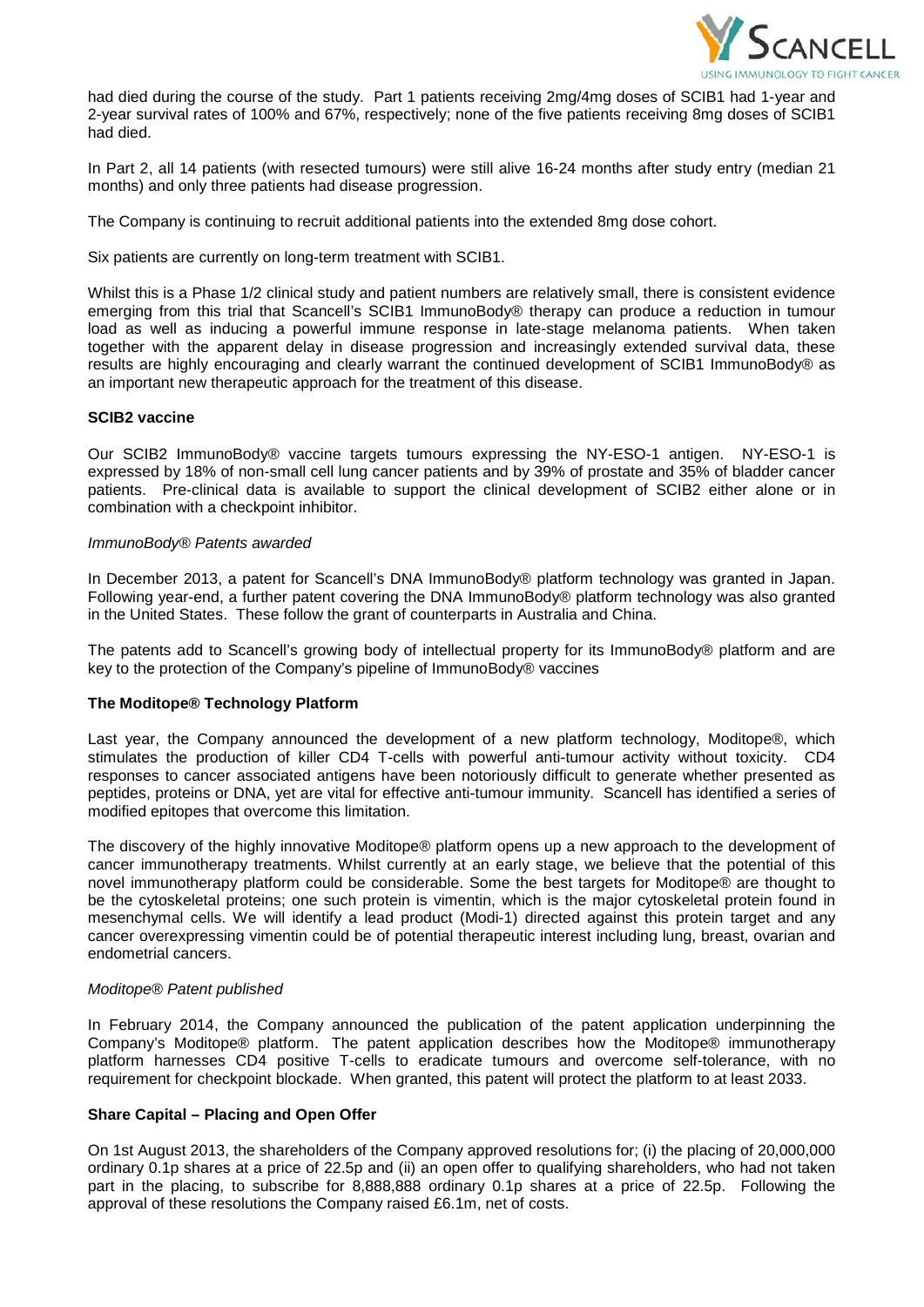

#### **Ichor**

Scancell signed an agreement with Ichor in July 2009 for the supply and use of the TriGrid™ device for Scancell's pre-clinical and clinical studies with SCIB1 and gives Scancell an option ('The Option') to licence TriGrid™ for commercial use on payment of certain undisclosed milestones and royalties. The Option could be exercised at any time up to July 2014. In return, Ichor was granted share options to subscribe for Scancell shares at a subscription price of 4.5p as follows: on regulatory approval to start clinical trials in the UK, 1,592,310 share options ('Tranche 1'); on starting the first Phase II clinical trial, 3,184,620 share options ('Tranche 2'); and on completing the first Phase II clinical trial, 3,184,620 share options ('Tranche 3'). Tranches 1 and 2 have already vested.

During the year, Scancell announced that it had been granted an extension of its Option to commercialise Ichor's proprietary TriGrid™ electroporation delivery system with SCIB1. Under the terms of the extension, Scancell's Option, which had been due to expire in July 2014, will be extended until July 2016. In exchange, Scancell agreed in November 2013 to waive the two year lock in period following the exercise of Tranche 1 share options (over 1,592,310 shares) that Ichor exercised.

### **Regulatory**

In February 2014, the United States Food and Drug Administration ('FDA') granted orphan drug designation to Scancell's SCIB1 ImmunoBody® for the treatment of metastatic melanoma. Orphan drug status in the United States qualifies the development of SCIB1 for a 50% tax credit for clinical trials, a waiver of the prescription drug user fee for the drug approval procedure and a period of seven years of market exclusivity following drug approval by the FDA. During the orphan market exclusivity period, the FDA cannot approve a NDA (new drug application) or a generic drug application for the same product including the principal molecular structure features of the drug and for the same rare disease indication. This status together with our patent portfolio provides further protection for SCIB1 in our key US market.

#### **Board of Directors**

Mr Peter Allen stepped down as a Non-Executive Director on 9th May, 2014 and the Board would like to thank Peter for his work during his time on the Board. I am pleased to announce the appointment of Dr Sally Adams to the Board as Development Director from 1st May, 2014. Sally has already been working closely with the Scancell team for several years and will play an important role in the development of our ImmunoBody® and Moditope® platforms.

#### **Staff**

The Board recognises that the progress made over the year would not have been possible without the dedication and determination of all our staff and, on behalf of the Directors, I offer our warmest thanks to them.

#### **Outlook**

Whilst recognising the relatively early stage of the SCIB1 clinical trial, the most recent results announced at ASCO in June 2014 confirm the strength and frequency of immune response in late stage melanoma patients. The destruction of lung metastases and the apparent prolongation of survival further adds to the evidence that SCIB1 has the potential to extend lives without the burden of serious side effects. The rationale for combining SCIB1 and PD-1 blockade, confirmed in recent animal studies, is also compelling.

Our ongoing Moditope® research continues to be productive as we continue to prepare Modi-1, our lead vaccine from this platform, for clinical trials which are on schedule to start in 2016.

Cancer immunotherapy has recently become one of the most exciting areas of pharmaceutical research and development. Scancell now has two innovative technology platforms in this emerging field, both of which are expected to be of substantial interest to the increasing number of pharmaceutical companies establishing R&D programmes in the area. The Board remains dedicated to realising value for our shareholders as we continue to build upon the excellent data garnered to date.

David Evans Chairman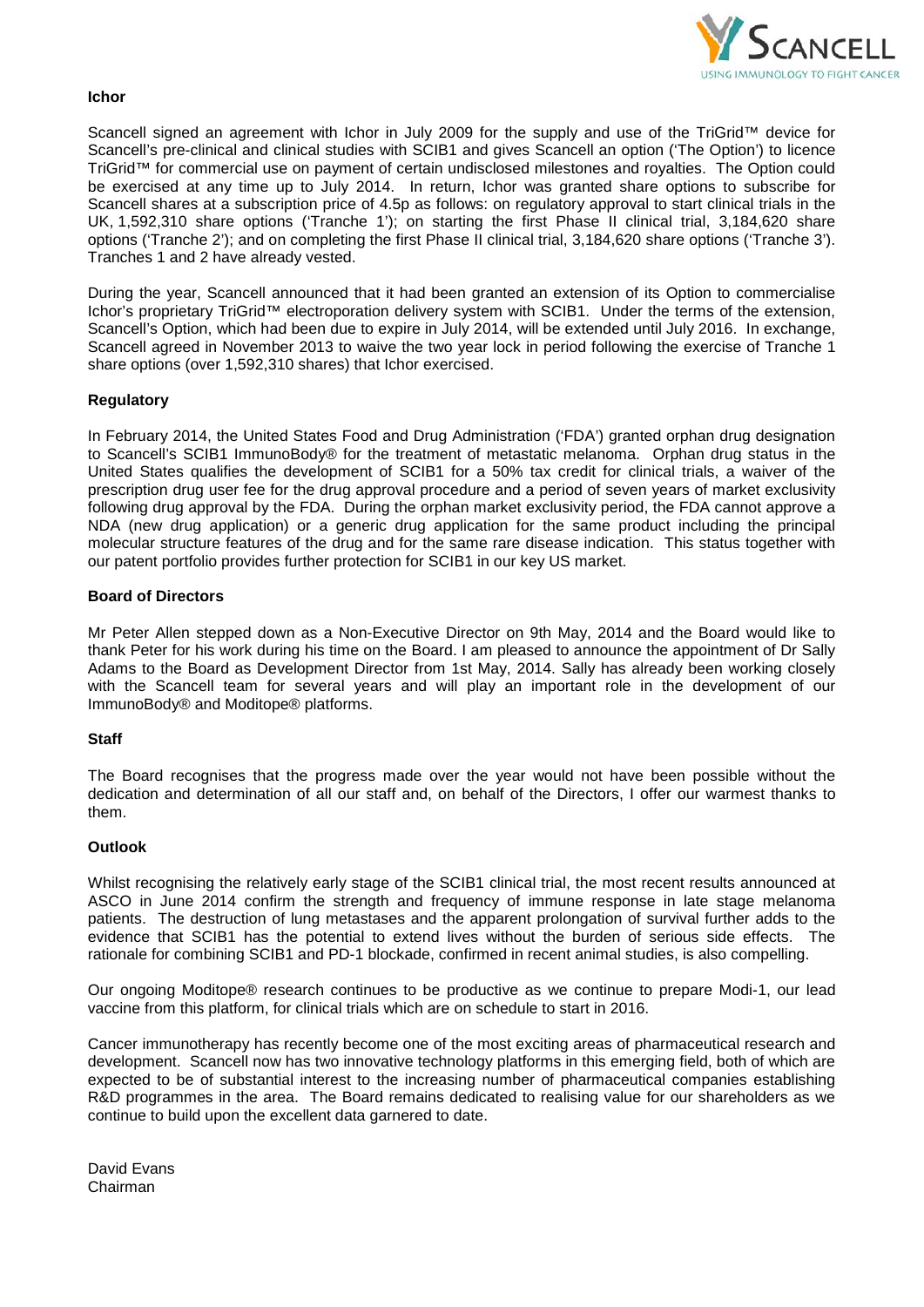

| <b>CONSOLIDATED PROFIT OR LOSS AND OTHER</b><br><b>COMPREHENSIVE INCOME STATEMENT</b><br>for the year ended 30 April 2014 | 2014<br>£   | 2013<br>£     |
|---------------------------------------------------------------------------------------------------------------------------|-------------|---------------|
| Development expenses                                                                                                      | (1,677,115) | (1,452,317)   |
| <b>Administrative expenses</b>                                                                                            | (820, 105)  | (731, 672)    |
| <b>OPERATING LOSS (note 2)</b>                                                                                            | (2,497,220) | (2, 183, 989) |
| Interest receivable and similar income                                                                                    | 29,186      | 30,037        |
| <b>LOSS BEFORE TAXATION</b>                                                                                               | (2,468,034) | (2, 153, 952) |
| Taxation (note 3)                                                                                                         | 245,080     |               |
| LOSS AND TOTAL COMPREHENSIVE INCOME FOR THE YEAR                                                                          | (2,222,954) | (1,901,944)   |
| EARNINGS PER ORDINARY SHARE (pence)<br>(note 4)<br>Continuing operations<br><b>Basic</b>                                  | (1.03)p     | $(0.98)$ p    |
| <b>Diluted</b>                                                                                                            | (1.03)p     | (0.98)p       |

## **CONSOLIDATED STATEMENT OF CHANGES IN EQUITY for the year ended 30 April 2014**

|                                                                                 | Share<br>capital<br>£ | Share<br>Premium<br>Account<br>£ | Share<br>Option<br>Reserve<br>£ | Retained<br>earnings<br>£ | Total<br>Equity<br>£                           |
|---------------------------------------------------------------------------------|-----------------------|----------------------------------|---------------------------------|---------------------------|------------------------------------------------|
| At 1 <sup>st</sup> May 2012                                                     | 194,470               | 9,904,733                        | 487,162                         | (3,615,028)               | 6,971,337                                      |
| (Loss) for the year<br>Share option costs                                       |                       |                                  | 22,752                          | (1,901,944)               | (1,901,944)<br>22,752                          |
| At 30 <sup>th</sup> April 2013                                                  | 194,470               | 9,904,733                        | 509,914                         | (5,516,972)               | 5,092,145                                      |
| At 1 <sup>st</sup> May 2013                                                     | 194,470               | 9,904,733                        | 509,914                         | (5,516,972)               | 5,092,145                                      |
| (Loss) for the year<br>Exercise of options<br>Share issue<br>Share option costs | 1,592<br>28,889       | 70,062<br>6,061,481              | (33,605)<br>46,049              | (2,222,954)<br>33,605     | (2, 222, 954)<br>71,654<br>6,090,370<br>46,049 |
| At 30 <sup>th</sup> April 2014                                                  | 224,951               | 16,036,276                       | 522,358                         | (7,706,321)               | 9,077,264                                      |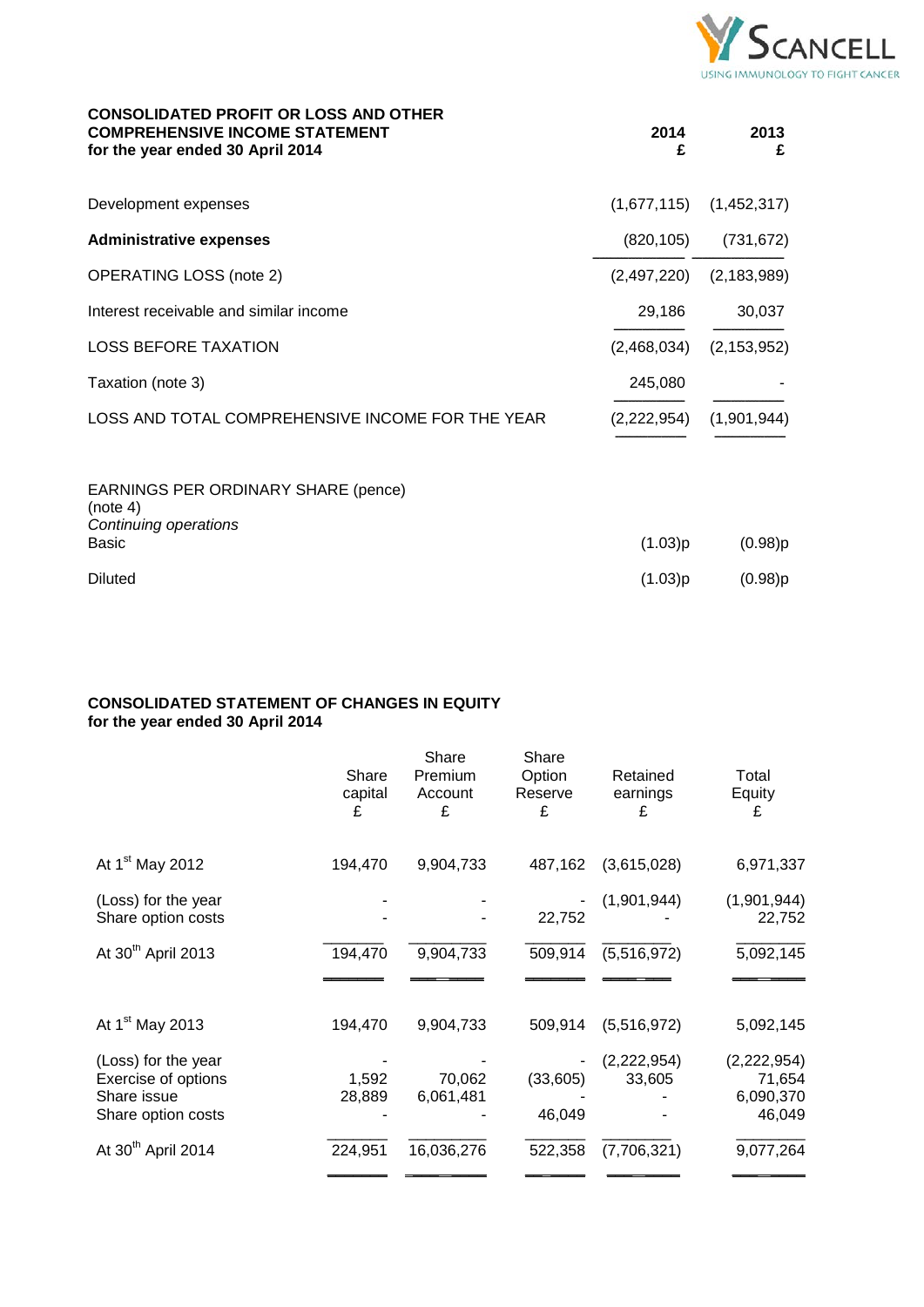

## **CONSOLIDATED STATEMENT OF FINANCIAL POSITION as at 30 April 2014**

| uo ut vv mpiil 2017                                                         | 2014<br>£              | 2013<br>£              |
|-----------------------------------------------------------------------------|------------------------|------------------------|
| Non-current assets                                                          |                        |                        |
| Plant and machinery<br>Goodwill                                             | 115,621<br>3,415,120   | 131,655<br>3,415,120   |
|                                                                             | 3,530,741              | 3,546,775              |
| <b>Current assets</b>                                                       |                        |                        |
| Trade and other receivables                                                 | 146,514                | 117,164                |
| Tax receivables<br>Cash and cash equivalents                                | 371,366<br>5,566,234   | 252,000<br>1,491,320   |
|                                                                             |                        |                        |
|                                                                             | 6,084,114              | 1,860,484              |
| <b>TOTAL ASSETS</b>                                                         | 9,614,855              | 5,407,259              |
| <b>LIABILITIES</b>                                                          |                        |                        |
| <b>Current Liabilities</b>                                                  |                        |                        |
| Trade and other payables                                                    | (537, 591)             | (315, 114)             |
| <b>TOTAL LIABILITIES</b>                                                    | (537, 591)             | (315, 114)             |
| <b>NET ASSETS</b>                                                           | 9,077,264              | 5,092,145              |
| <b>SHAREHOLDERS' EQUITY</b>                                                 |                        |                        |
| Called up share capital                                                     | 224,951                | 194,470                |
| Share premium                                                               | 16,036,276             | 9,904,733              |
| Share option reserve<br>Profit and loss account                             | 522,358<br>(7,706,321) | 509,914<br>(5,516,972) |
| <b>TOTAL SHAREHOLDERS' EQUITY</b>                                           | 9,077,264              | 5,092,145              |
| <b>CONSOLIDATED CASH FLOW STATEMENT</b><br>for the year ended 30 April 2014 |                        |                        |
|                                                                             | 2014                   | 2013                   |
| <b>Operating activities</b>                                                 | £                      | £                      |
|                                                                             |                        |                        |
| Cash generated from operations<br>Income taxes received                     | (2,219,082)<br>125,715 | (2,072,557)<br>74,226  |
| Net cash from operating activities                                          | (2,093,367)            | (1,998,331)            |
| <b>Investing activities</b>                                                 |                        |                        |
| Asset acquisition                                                           | (22, 930)              | (69, 393)              |
| <b>Grant monies</b>                                                         | 5,557                  |                        |
| Loan repayment<br>Finance income                                            | 6,236<br>17,393        | 30,037                 |
| Net cash used by investing activities                                       | 6,256                  | (39, 356)              |
|                                                                             |                        |                        |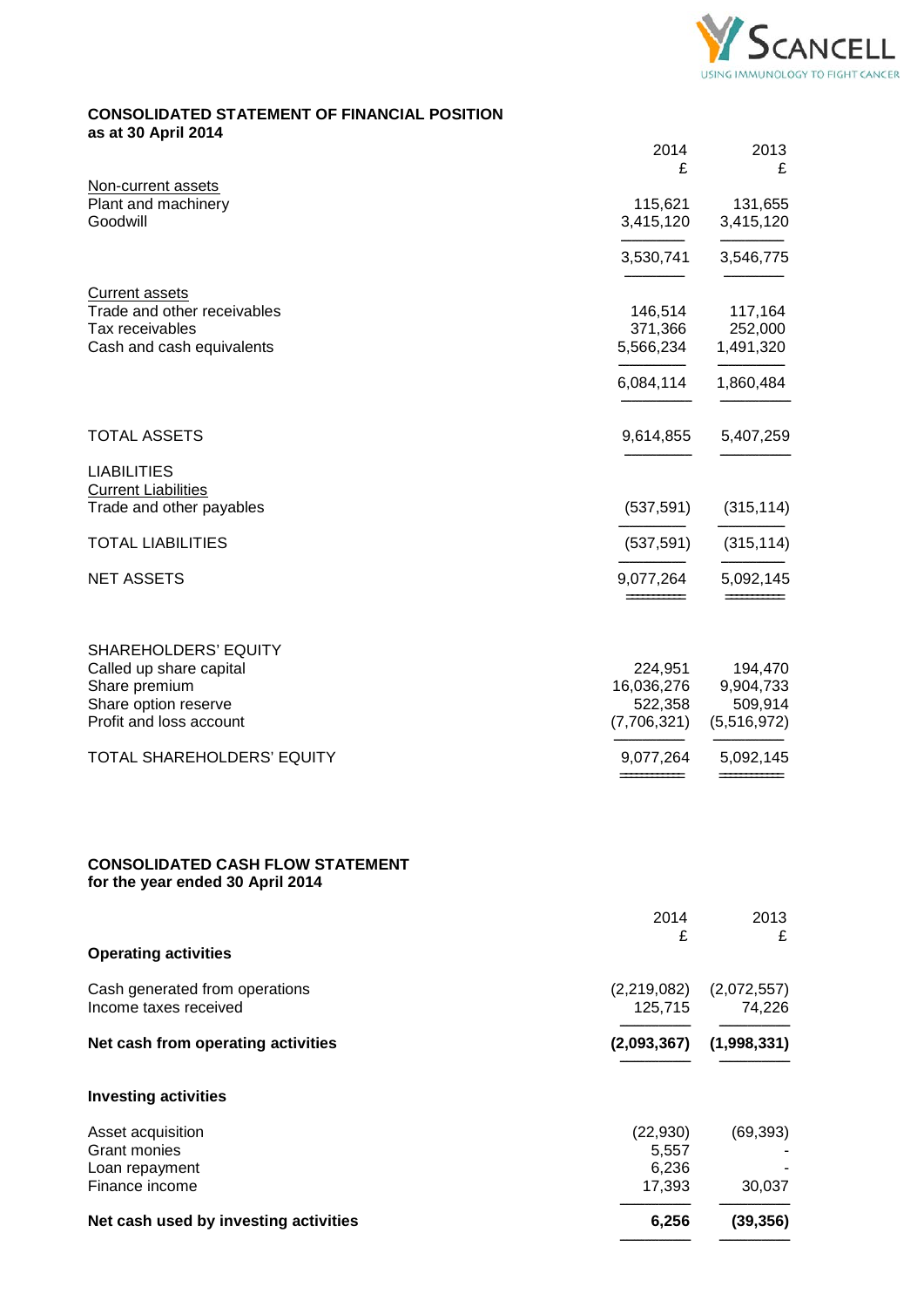

### **Financing activities**

| Proceeds from issue of share capital<br>Expenses of share issue | 6,571,654<br>(409, 629) |             |
|-----------------------------------------------------------------|-------------------------|-------------|
| Net cash generated from financing activities                    | 6,162,025               |             |
| Net increase in cash and cash equivalents                       | 4,074,914               | (2,037,687) |
| Cash and cash equivalents at beginning of the year              | 1,491,320               | 3,529,007   |
| Cash and cash equivalents at end of the year                    | 5,566,234               | 1,491,320   |

### 1 BASIS OF PREPARATION

These financial results do not comprise statutory accounts for the year ended 30 April 2014 within the meaning of Section 434 of the Companies act 2006. The financial information in this announcement has been extracted from the audited financial statements for the year ended 30 April 2014.

The financial information has been prepared in accordance with International Financial Reporting Standards ('IFRS'), as adopted by the European Union, and with those parts of the Companies Act 2006 applicable to companies reporting under IFRS.

The financial statements have been prepared under the historical cost convention and in accordance with applicable accounting standards.

## 2 OPERATING LOSS

|   |                                                                                                                                    | 2014<br>£        | 2013<br>£    |
|---|------------------------------------------------------------------------------------------------------------------------------------|------------------|--------------|
|   | Operating Loss is stated after charging/(crediting):                                                                               |                  |              |
|   | Depreciation on tangible fixed assets                                                                                              | 38,962           | 44,006       |
|   | Operating lease rentals                                                                                                            | 14,056           | 14,056       |
|   | Research and development                                                                                                           | 1,677,115        | 1,452,317    |
|   | Auditors' remuneration – fee payable for audit of the company<br>Auditors' remuneration – fee payable for audit of the subsidiary  | 6,900            | 6,500        |
|   | company                                                                                                                            | 6,900            | 6,500        |
|   | Auditors' remuneration for non-audit services                                                                                      | 1,200            | 1,350        |
|   | Directors' remuneration                                                                                                            | 95,417           | 63,168       |
|   |                                                                                                                                    |                  |              |
| 3 | <b>TAXATION</b><br>Analysis of the tax credit<br>The tax credit on the loss on ordinary activities for the year was as<br>follows: |                  |              |
|   |                                                                                                                                    | 2014             | 2013         |
|   | Current tax                                                                                                                        | £                | £            |
|   | UK corporation tax credits due on R&D expenditure<br>Adjustment to prior year                                                      | 245,652<br>(572) | 252,000<br>8 |
|   |                                                                                                                                    | 245,080          | 252,008      |
|   |                                                                                                                                    |                  |              |
|   |                                                                                                                                    |                  |              |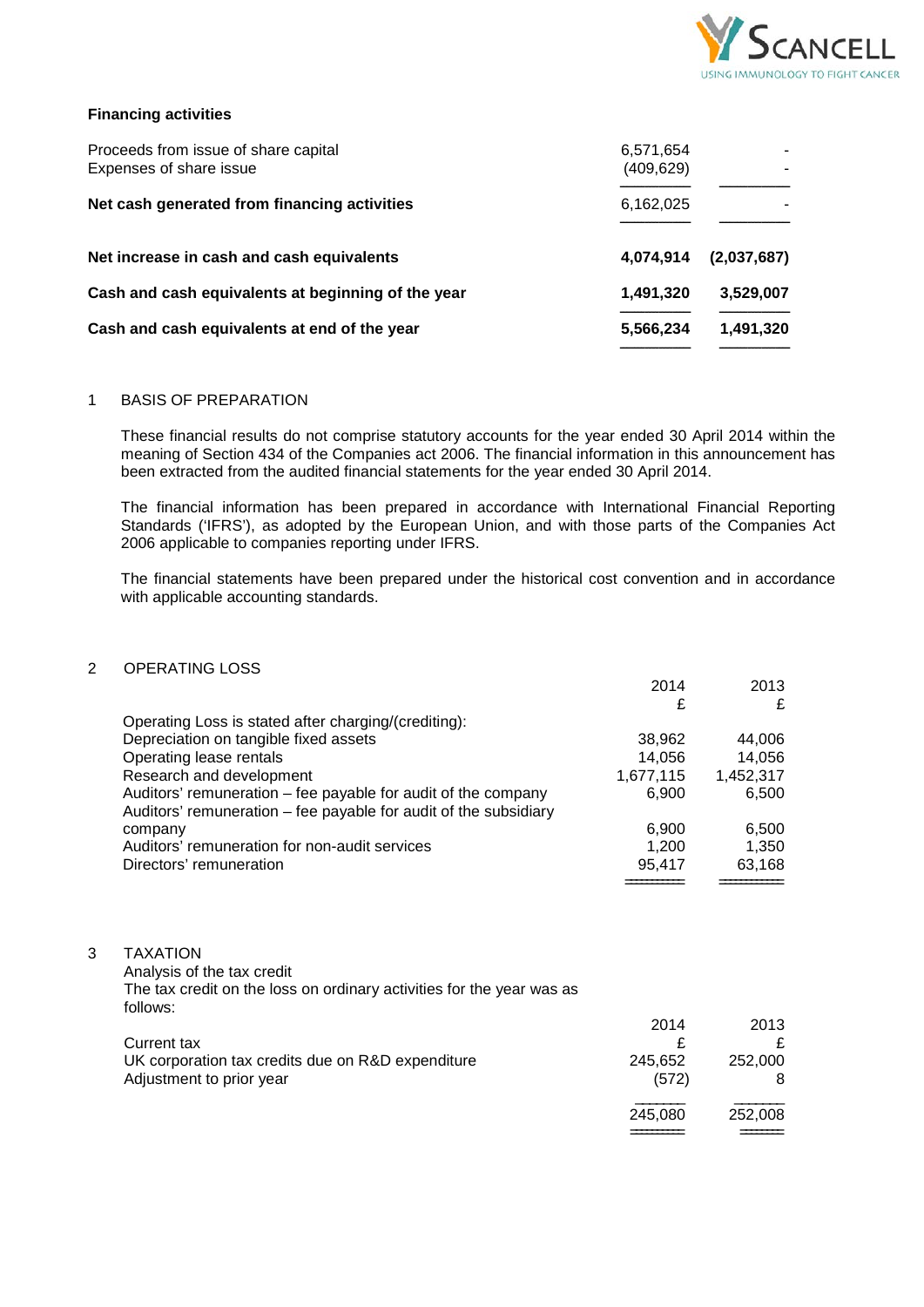

### **Factors affecting the tax charge**

The tax assessed for the years is lower than the applicable rate of corporation tax in the UK. The difference is explained below:

|                                                                     | 2014<br>£   | 2013<br>£     |
|---------------------------------------------------------------------|-------------|---------------|
| Loss on ordinary activities before tax                              | (2,468,034) | (2, 153, 952) |
|                                                                     |             |               |
| Loss on ordinary activities multiplied by the small company rate of |             |               |
| tax in the UK $(20%)$                                               | (493, 607)  | (430, 790)    |
| Effects of:                                                         |             |               |
| Disallowed expenditure                                              | 11,853      | 4,600         |
| Timing differences                                                  | 6.135       | (2, 464)      |
| Enhanced tax relief on R&D expenditure                              | (248,466)   | (254, 731)    |
| Reduced tax relief for losses surrendered for R&D tax credits       | 200,988     | 206,517       |
| Prior year over provision                                           | 572         | (8)           |
| Unrelieved losses carried forward                                   | 277,445     | 224,868       |
| Current tax charge/(credit)                                         | (245,080)   | (252,008)     |
|                                                                     |             |               |

The Group has tax losses to carry forward against future profits of approximately £8,134,000 (2013: £6,744,000).

A deferred tax asset has not been recognised in respect of these losses as the Group does not anticipate sufficient taxable profits to arise in the foreseeable future to fully utilise them.

The estimated value of the deferred tax asset not recognised measured at a standard rate of 20% is £1,597,000 (2013: £1,312,000).

### 4 EARNINGS PER SHARE

#### *Basic earnings per share*

The earnings and weighted average number of ordinary shares used in the calculation of basic earnings per share is as follows:

|                                                                                                                           | 2014        | 2013        |
|---------------------------------------------------------------------------------------------------------------------------|-------------|-------------|
| Earnings used in the calculation of basic earnings per share<br>Profit for the year from discontinued operations included | (2,222,954) | (1,901,944) |
| in the calculation of basic earnings per share                                                                            |             |             |
| Earnings used in calculation of basic earnings per share<br>from continuing operations                                    | (2.222.954) | (1.901.944) |
| Weighted average number of ordinary shares of 0.1p each<br>for the calculation of basic earnings per share                | 216.700.004 | 194.469.485 |

#### *Diluted earnings per share*

As the Group is reporting a loss from continuing operations for both years then, in accordance with IAS33, the share options are not considered dilutive because the exercise of the share options would have the effect of reducing the loss per share.

### 5 DELIVERY OF ACCOUNTS

The audited statutory accounts in respect of the prior year ended 30 April 2013 have been delivered to the Registrar of Companies. The auditors issued an unqualified audit opinion which did not contain any statement under section 498(2) or 498(3) of the Companies Act 2006. Without qualifying that opinion,